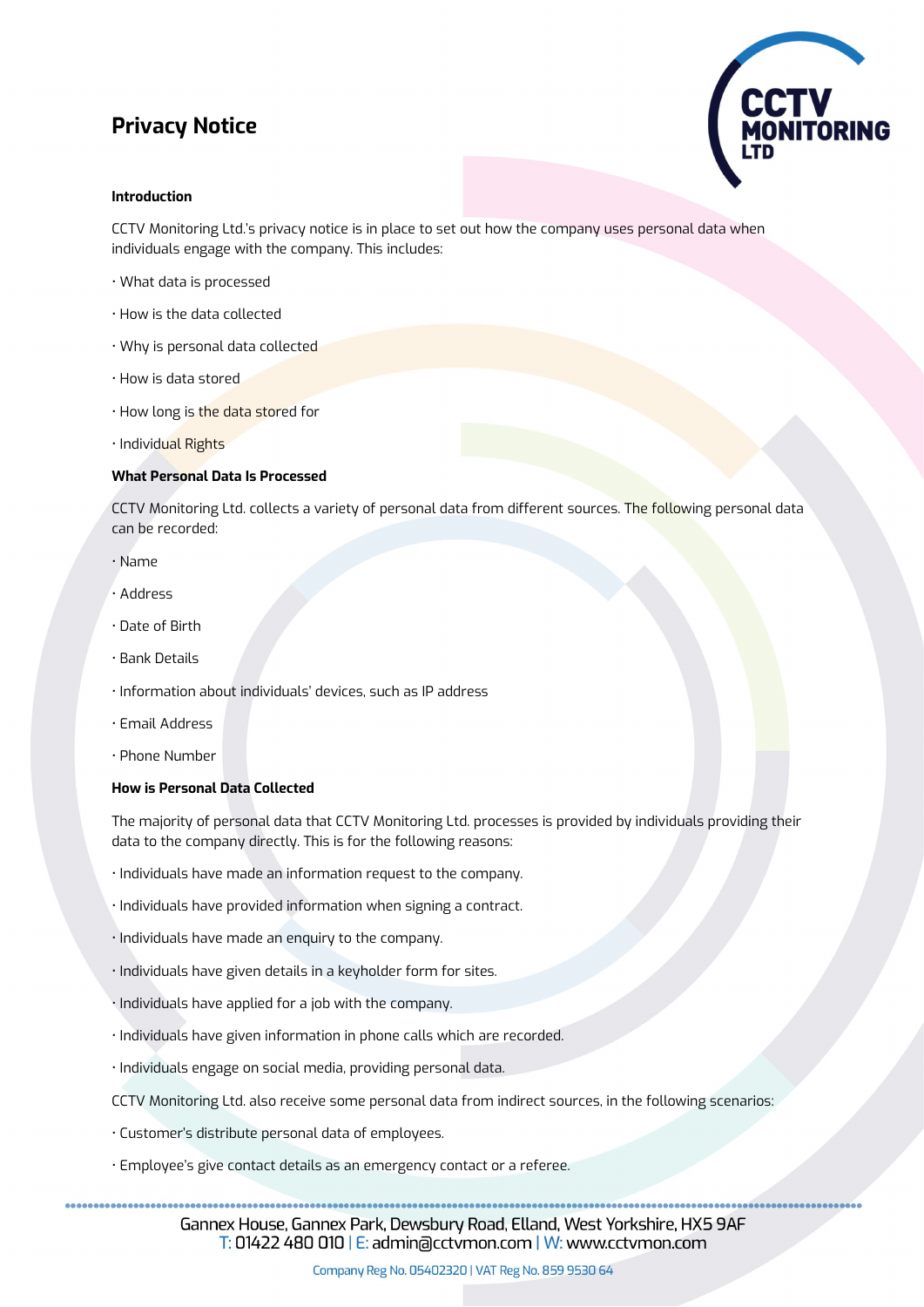### **Why is Personal Data Collected and How is it Processed**

The personal data that CCTV Monitoring Ltd. process is used to:

- Verifying the identity of individuals.
- Informing individuals about products and services.
- Processing orders
- Paying suppliers
- Conduct market research
- Compiling customer reviews
- Improving the design of the company website
- Enabling individuals to share company content using social media
- Dealing with any query submitted to customer services

#### **How Is Personal Data Stored**

All employees of CCTV Monitoring Ltd. are aware that personal data must be securely controlled.

Any electronic data will be kept and stored in a confidential and secure manner using modern software. Access to said data will be limited to personal who require legitimate access. When data is computerised, it will be coded and encrypted on both a local hard drive and a network drive that is backed up. If data is stored on portable storage, that device must be stored in locked storage when not in use and any data that is stored must be encrypted. Only necessary data will be stored on portable storage devices. When the data is deleted it will be done safely so that the data is irrecoverable. Appropriate back-up and disaster recovery solutions will also be in place.

CCTV Monitoring Ltd. tries to reduce the amount of data that is stored as a physical document. Where it is necessary to store personal data as a physical document it will be stored in locked storage and restricted to permissible people.

#### **How Long Is Personal Data Stored**

CCTV Monitoring Ltd. will keep individual's data for as long as said data is relevant and useful for the purpose for which it was originally collected. When the data is no longer needed to be used it will be erased in such a way that it is irrecoverable.

#### **Individual Data Protection Rights**

CCTV Monitoring Ltd. has processes in place to ensure that any requests made by individuals under data protection law can be facilitated. All requests will be considered without unnecessary delay and within one month of receipt.

Data subjects are allowed to exercise their rights covered, which are:

- The right to know how personal data is used in clear and transparent language.
- The right to know and have access to the personal data being held about them.
- The right to receive and transfer data in a common and machine-readable electronic format.
- The right to have their personal data removed.
- The right to have data corrected where it is inaccurate or incomplete.
- The right to complain and object to processing.

Gannex House, Gannex Park, Dewsbury Road, Elland, West Yorkshire, HX5 9AF  $\overline{T}$ : 01422 480 010 | E: admin@cctvmon.com | W: www.cctvmon.com